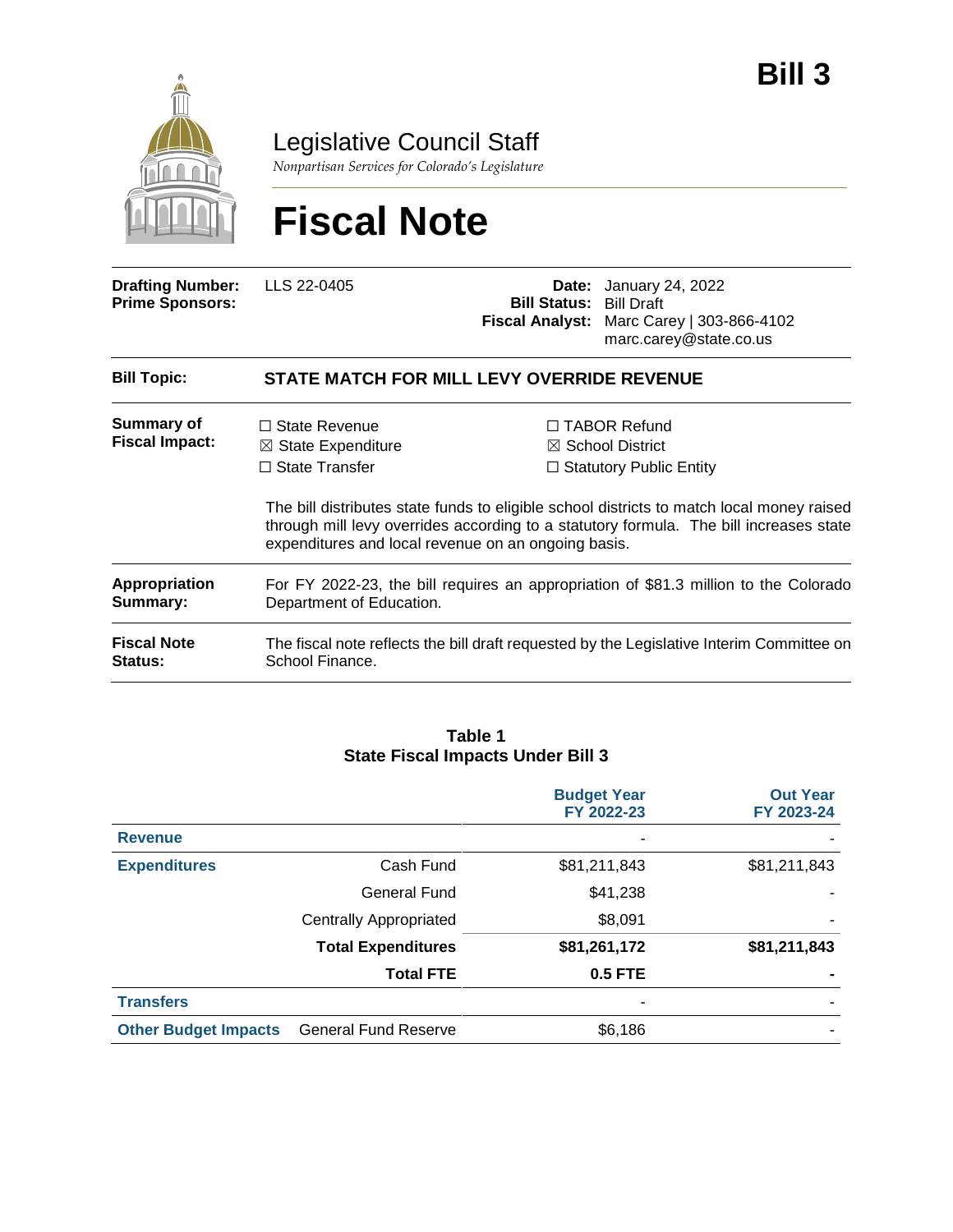Page 2 January 24, 2022 **Bill 3**

## **Summary of Legislation**

Beginning in FY 2022-23, the bill directs the Colorado Department of Education (CDE) to distribute to each eligible school district an amount of state matching money for local money raised through mill levy overrides (MLOs). To determine the state match, the CDE must calculate following:

- a district's MLO maximum, equal to the number of mills required to generate:
	- o 25 percent of the district's total program for urban and rural districts;
	- o 30 percent of the district's total program for small rural districts; and
- a district's MLO capacity, defined as the number of mills the district may be expected to levy toward the district's MLO maximum, based on the district's median household income.

If a district's MLO capacity is less than its MLO maximum, the district is eligible to receive a state match. The CDE must calculate the state match for each eligible district as specified in the bill and distribute the state match from the Mill Levy Override Match Fund.

## **Background**

Under current law and with voter approval, school districts may levy additional mills above the total program mills specified in the school finance formula. These mills are known as mill levy overrides, and have been levied by some districts since FY 1996-97. Districts designated as urban or rural by the CDE are authorized to levy MLOs sufficient to generate 25 percent of their total program before the budget stabilization factor. Districts designated as small rural may levy MLOs sufficient to generate 30 percent. In FY 2020-21, 124 of 178 districts levied MLOs, generating an estimates \$1.4 billion, equivalent to 46 percent of the school finance local share. Eighteen districts levied their MLO maximum amount. These figures will be updated with FY 2021-22 information when it becomes available.

## **Assumptions**

**Colorado Association of School Executives (CASE) Model**. This fiscal note assumes that the state match and district eligibility will be determined using a spreadsheet model developed by CASE. The model depends on the following key structural assumptions:

- matching funds will not be provided for multidistrict online students in excess of 10 percent of the district's funded pupil count;
- district MLO maximum is defined as either 25 percent or 30 percent of the district's total program before the budget stabilization factor, depending on the category of district;
- district MLO capacity is defined as the district's relative ranking of median household income, normalized on the range of 15 to 35 mills;
- eligible districts are those whose MLO capacity is less than their MLO maximum;
- state support mills are the difference between MLO maximum and MLO capacity;
- district return on investment (ROI) equals support mills divided by MLO capacity; and
- district state match equals MLO revenue scaled proportional to district ROI.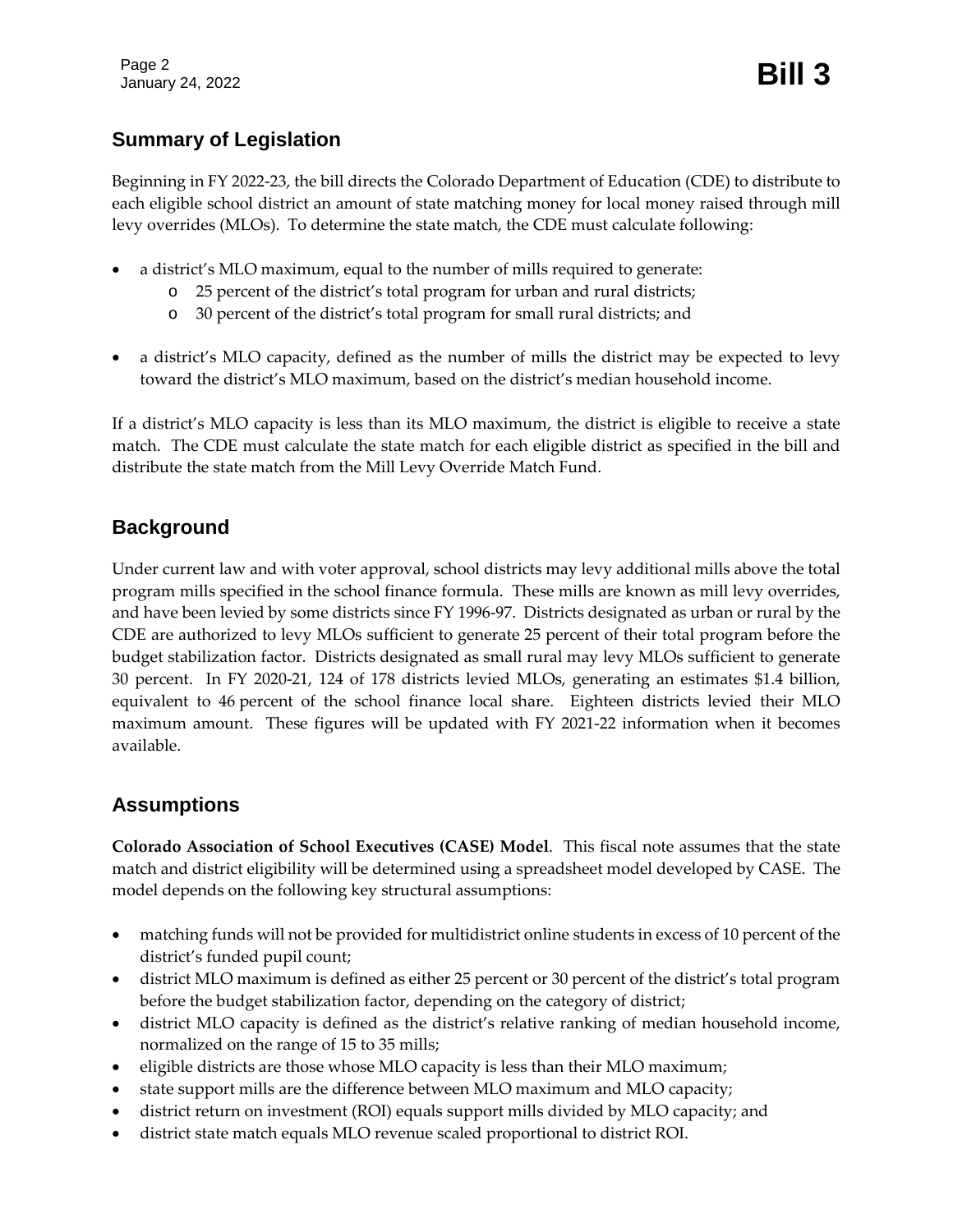## **State Expenditures**

In FY 2022-23 and thereafter, the bill increases state expenditures in the Colorado Department of Education by an estimated \$81.3 million. Expenditures are detailed below.

#### **Table 2 Expenditures Under Bill 3**

|                                           |                   | FY 2022-23   | FY 2023-24   |
|-------------------------------------------|-------------------|--------------|--------------|
| <b>Department of Education</b>            |                   |              |              |
| <b>Personal Services</b>                  |                   | \$34,363     |              |
| <b>Operating Expenses</b>                 |                   | \$675        |              |
| <b>Capital Outlay Costs</b>               |                   | \$6,200      |              |
| State MLO Match                           |                   | \$81,211,843 | \$81,211,843 |
| Centrally Appropriated Costs <sup>1</sup> |                   | \$8,091      |              |
| FTE - Personal Services                   |                   | $0.5$ FTE    |              |
|                                           | <b>Total Cost</b> | \$81,261,172 | \$81,211,843 |
|                                           | <b>Total FTE</b>  | $0.5$ FTE    |              |

<sup>1</sup> *Centrally appropriated costs are not included in the bill's appropriation.*

**MLO state match**. Using FY 2020-21 data and under the assumptions outlined above, the CASE model estimates that 29 districts with existing MLOs would be eligible for \$81.2 million in state matching funds, assuming the General Assembly chooses to fully fund the MLO state match program. If the General Assembly appropriates less, district MLO matching amounts will be pro-rated proportionately. The appropriation will be from the not yet created Mill Levy Override Match Fund. This fiscal note will be updated when the source for state matching money is determined.

If all districts enacted MLOs to the maximum allowable level, the model estimates that 76 districts would receive \$182.2 million in state matching funds. Estimates state matching amounts will be updated as MLO data for 2021-22 becomes available.

**Department of Education.** CDE personnel will maintain and update the CASE model. District-level data to be maintained include funded pupil count, online pupil count, total program before the budget stabilization factor, online funding, assessed value, MLOs levied, and MLO revenue. CDE must also annually update district-level median household income information, available online. In FY 2022-23 only, 0.5 FTE is required to adapt the CASE model to a format accessible to school districts. The ongoing workload associated with maintaining the model can be accomplished within current appropriations, as the model is populated primarily with information that CDE already calculates in its normal course of business.

**Centrally appropriated costs.** Pursuant to a Joint Budget Committee policy, certain costs associated with this bill are addressed through the annual budget process and centrally appropriated in the Long Bill or supplemental appropriations bills, rather than in this bill. These costs, which include employee insurance and supplemental employee retirement payments, are shown in Table 2.